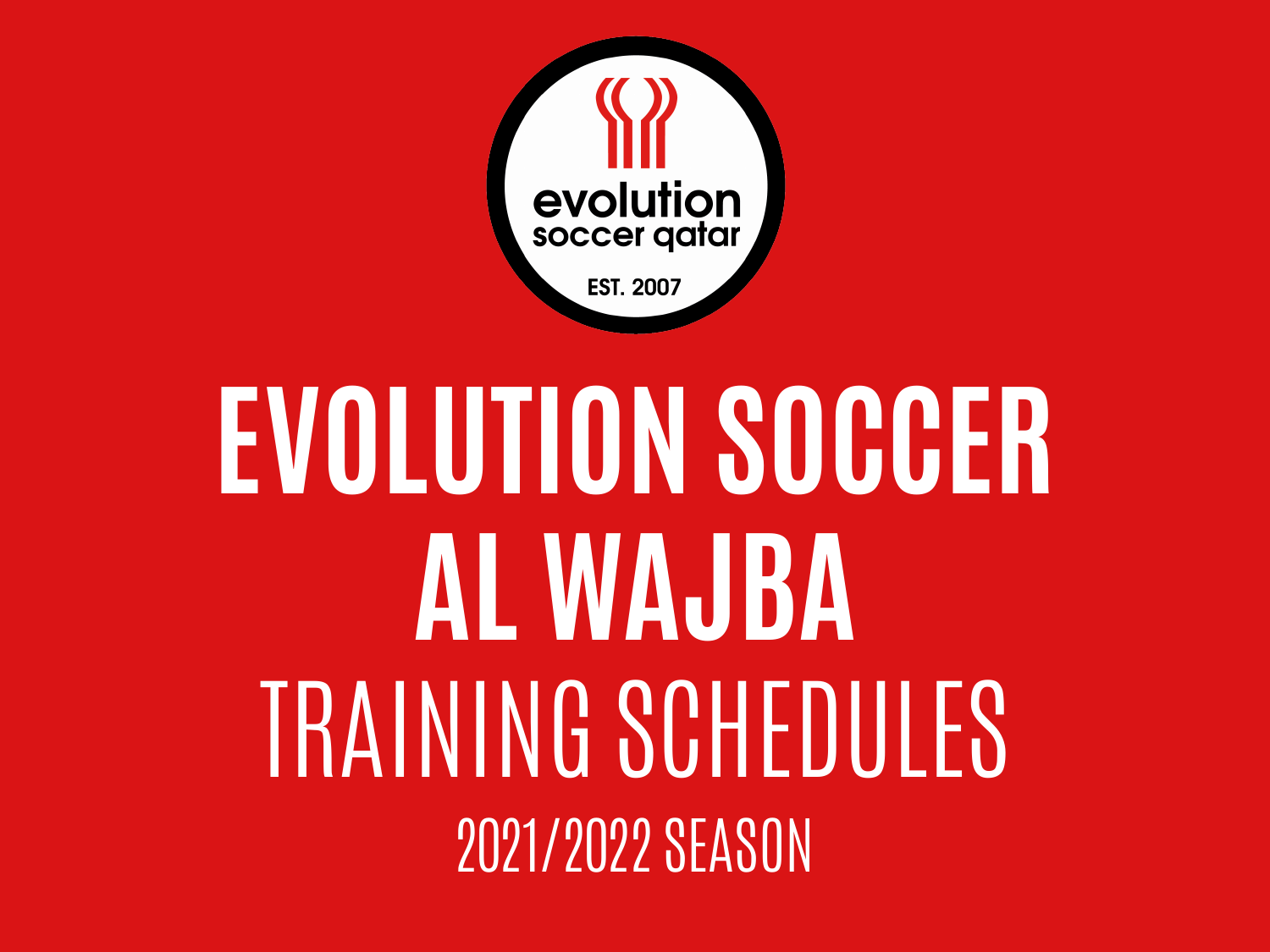## **EVOLUTION SOCCER - AGE GUIDE**

| <b>AGE GROUP</b>    | AGE AS OF SEPT 1ST 2021 | <b>GUIDE</b>                          |
|---------------------|-------------------------|---------------------------------------|
| UNDER 8             | 6 OR 7 YEARS OLD        | MAY TURN 7 OR 8 THROUGHOUT THE YEAR   |
| UNDER 10            | 8 OR 9 YEARS OLD        | MAY TURN 9 OR 10 THROUGHOUT THE YEAR  |
| UNDER <sub>12</sub> | 10 OR 11 YEARS OLD      | MAY TURN 11 OR 12 THROUGHOUT THE YEAR |
| UNDER 14            | 12 OR 13 YEARS OLD      | MAY TURN 13 OR 14 THROUGHOUT THE YEAR |
| UNDER 16            | 14 ,15 OR 16 YEARS OLD  | MAY TURN 15 OR 16 THROUGHOUT THE YEAR |
| UNDER 18            | 17 OR 18 YEARS OLD      | MAY TURN 17 OR 18 THROUGHOUT THE YEAR |

YOUR CHILD'S AGE GROUP IS DETERMINED BY THEIR AGE AS OF SEPTEMBER 1ST, 2021.

PLEASE NOTE THAT YOUR CHILD WILL STAY IN THE SAME AGE GROUP FOR THE ENTIRETY OF THE 2021/2022 SEASON (MUCH LIKE SCHOOL GRADES).

PLAYERS MAY BE ASKED TO MOVE TO A DIFFERENT TEAM AT ANY STAGE OF THE SEASON TO ALIGN WITH THEIR RESPECTIVE ABILITIES AND DEVELOPMENT, AS PER THE COACHES DISCRETION.

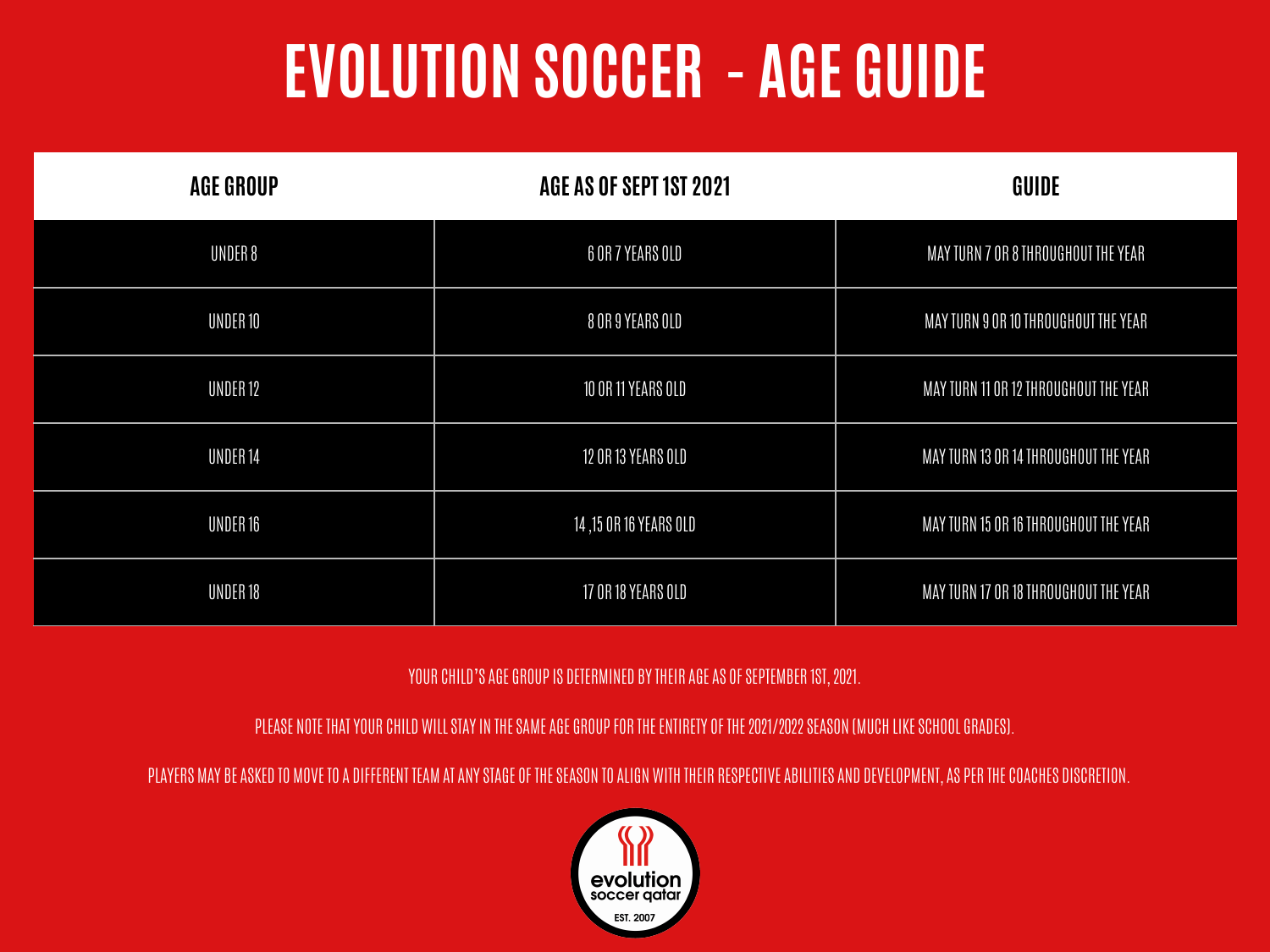## **EVOLUTION SOCCER - AL WAJBA** TERM 3: MAY 1ST - JULY 9TH

| <b>TEAM</b>                                                      | <b>SUNDAY</b>    | <b>TUESDAY</b>   | <b>FRIDAY</b>      | <b>SATURDAY</b>  |
|------------------------------------------------------------------|------------------|------------------|--------------------|------------------|
| <b>UNDER 8</b><br><b>LIONS, TIGERS, CHEETAHS &amp; PANTHERS</b>  | $4.30 - 5.30$ PM |                  | $*9.00 - 10.00AM$  |                  |
| <b>UNDER 10</b><br><b>LIONS, TIGERS, CHEETAHS &amp; PANTHERS</b> | $5.30 - 6.30$ PM |                  | $*10.00 - 11.00AM$ |                  |
| <b>UNDER 12</b><br><b>LIONS &amp; TIGERS</b>                     |                  | $5.30 - 6.30$ PM |                    | $4.30 - 5.30$ PM |
| <b>UNDER 12</b><br><b>CHEETAHS &amp; PANTHERS</b>                |                  | $4.30 - 5.30$ PM |                    | $4.30 - 5.30$ PM |

\*PLEASE NOTE; YOUR CHILD'S TRAINING SESSION WILL TAKE PLACE **INDOORS**.